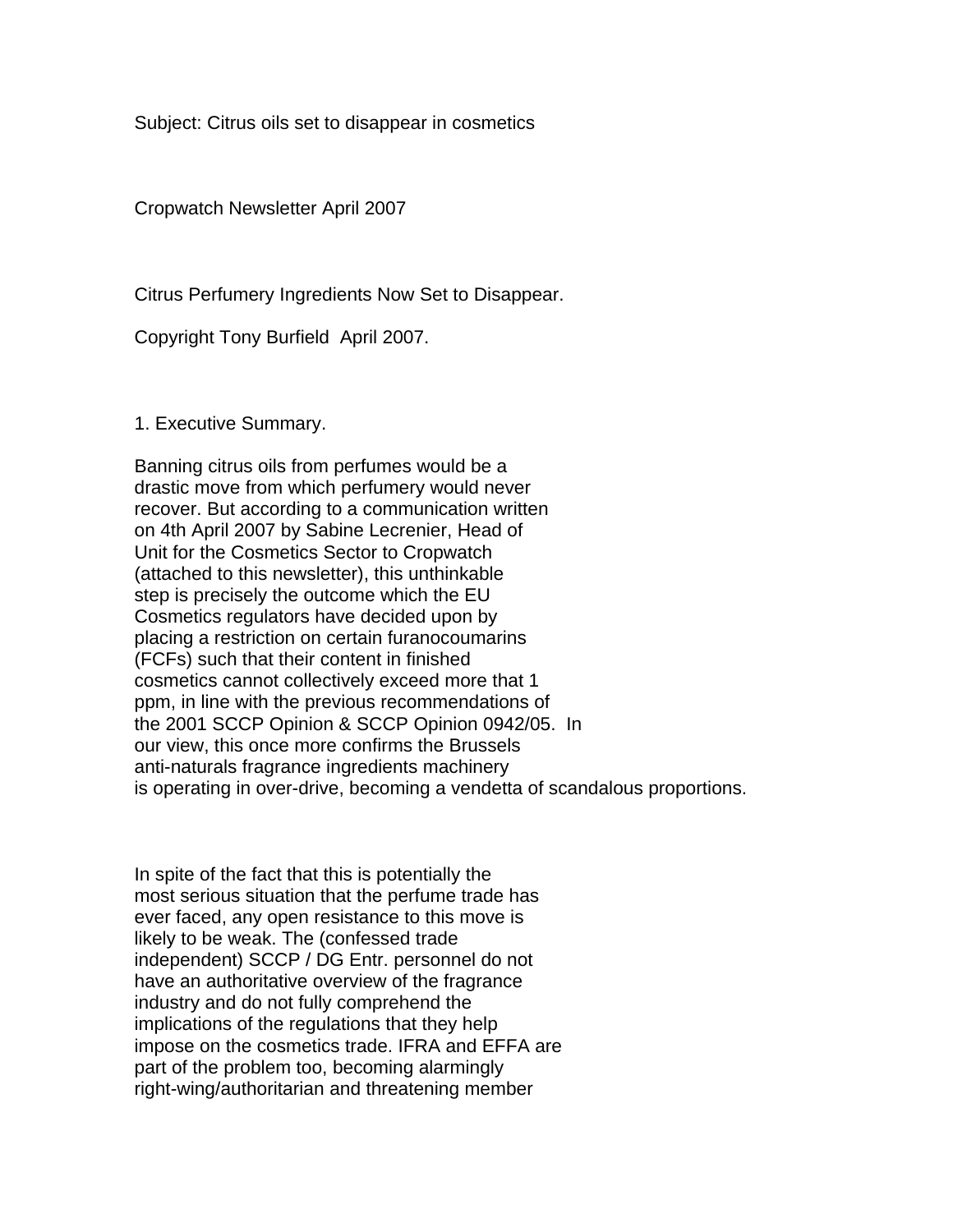companies with severe measures if they do not follow their Codes of Practice, which feed into the EU Cosmetic Directives. A non-scientific Cropwatch survey of the attendance of professional perfumery organization meetings  $\langle$  <?xml:namespace prefix = st1 ns = "urn:schemas-microsoft-com:office:smarttags" />UK / US) shows a membership increasingly dominated by regulatory affairs personnel rather than perfumers the significance of these measures on the perfumery art will be totally lost on these types of technical employees. And as we have previously proven, the trade press is largely loyal to IFRA and panders to the interests of corporate dinosaurs, and not to interests of cosmetics consumers. The trade essential oil organisations have angered many essential oil producers by their obedient submission of technical data to EU regulators, which has enabled progressive forms of restrictive legislation to be passed against the very trade that they are supposed to represent.

It may very well be the case that industry as a whole chooses to ignore this legislation as being completely destabilising & unworkable, but Cropwatch has to work on a worst possible scenario, and therefore we consider that it is only the sophistication of the fragrance consumer lobby itself which offers any real hope of true resistance & reform. Cropwatch is therefore launching the Campaign for Real Perfume any hoping for consumer support to counteract what we have to see as philistinic regulatory crimes against the perfumery art.

## 2. A Brief Historical Note on Citrus Oils in Fragrances.

Citrus oils are absolutely vital ingredients in perfumes. Citrus colognes were originally constructed by immersing various plant materials in alcohol, the alcohol concentrated by distillation, distilling the major part off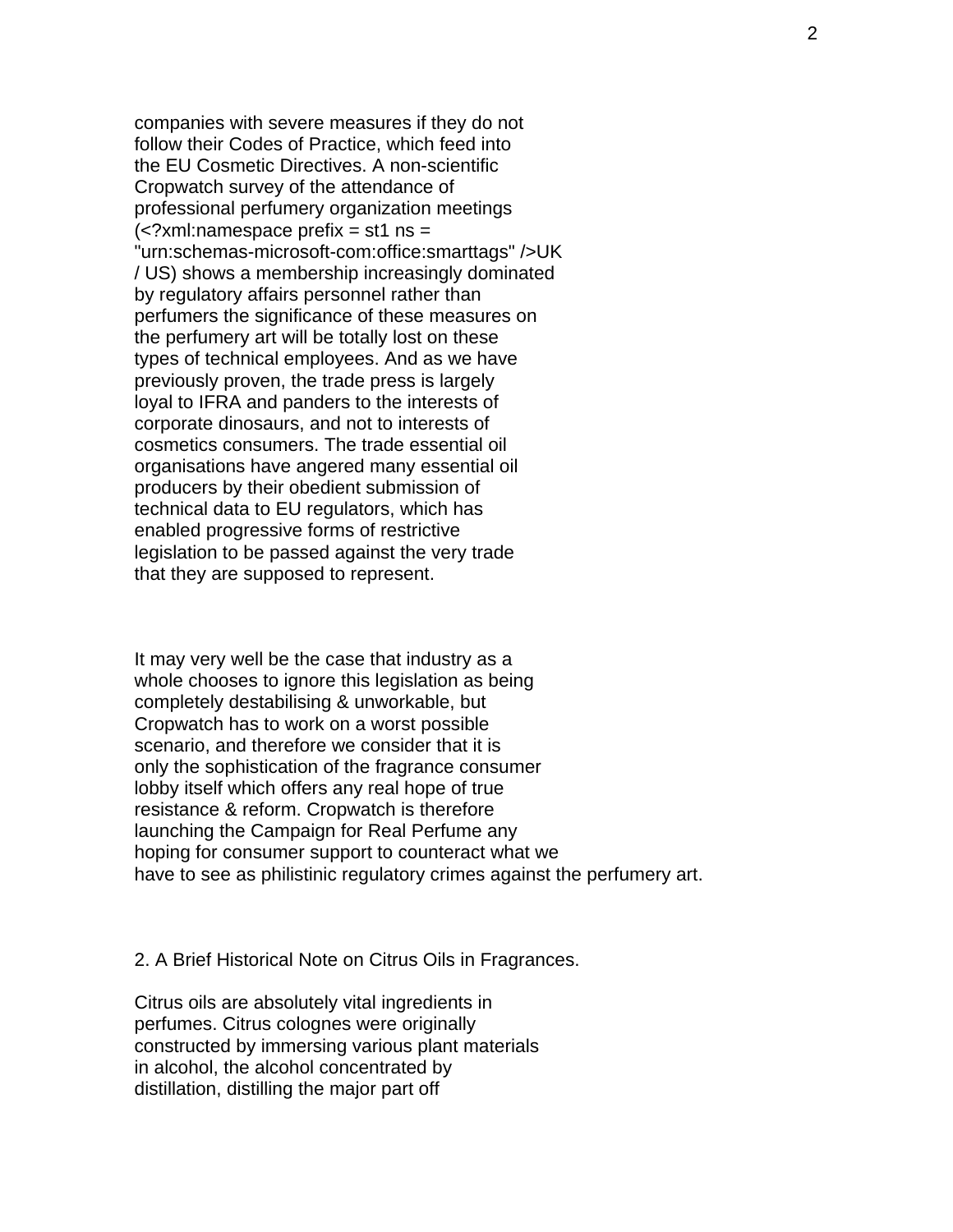(often down to one third of the original bulk), and citrus and other oils were added e.g. as in the popular fragrance type: Millefleurs. These early perfumes were somewhat unstable and prone to oxidation due to the high monoterpene hydrocarbons content (Simonis 1984), but the development of concentrated & terpeneless citrus oils was said to overcome these problems.

Unless specifically treated, many essential oils derived from species of the Apiaceae & Rutaceae (including citrus oils, angelica & a few others) will contain a furanocoumarin (FCF) content apparently even those labeled FCF-free. Although FCFs may be associated with beneficial properties in specific situations, there are concerns that some may be associated with photo-toxic &, some suggest, possibly photo-carcinogenic reactions, although this situation is hardly new. To our certain knowledge people have been putting perfumes containing FCFs on their skins for more than 600 years for example the lemon peel & angelica containing (and therefore FCF containing) Carmelite Water was formulated in 1379 at Abbaye St. Juste. Certainly by the mid 1500s citrus oils were widely produced & used for fragrancing such that individual fragrances based on mixture of citrus oils were developed (e.g. Eau de Carmes), and by 1709 we have the example of major citrus oil perfume deployment in Eau de Cologne (4711) by Gian Paolo Feminis, the story of which needs no introduction from us. Slightly later, the use of

## citrus oils is demonstrated in Eau Imp 鲩ale

(Guerlain 1861) created by Guerlain for Emperess Eugenie (wife of Napoleon III). Nowadays many publications recount the early uses of these materials in the perfumery art, such as that of Burfield (2002) & Williams (2004). Felix Buccellato wrote an excellent review of the importance of citrus oils to the development of Western perfumery over the last eight of nine decades which can be found at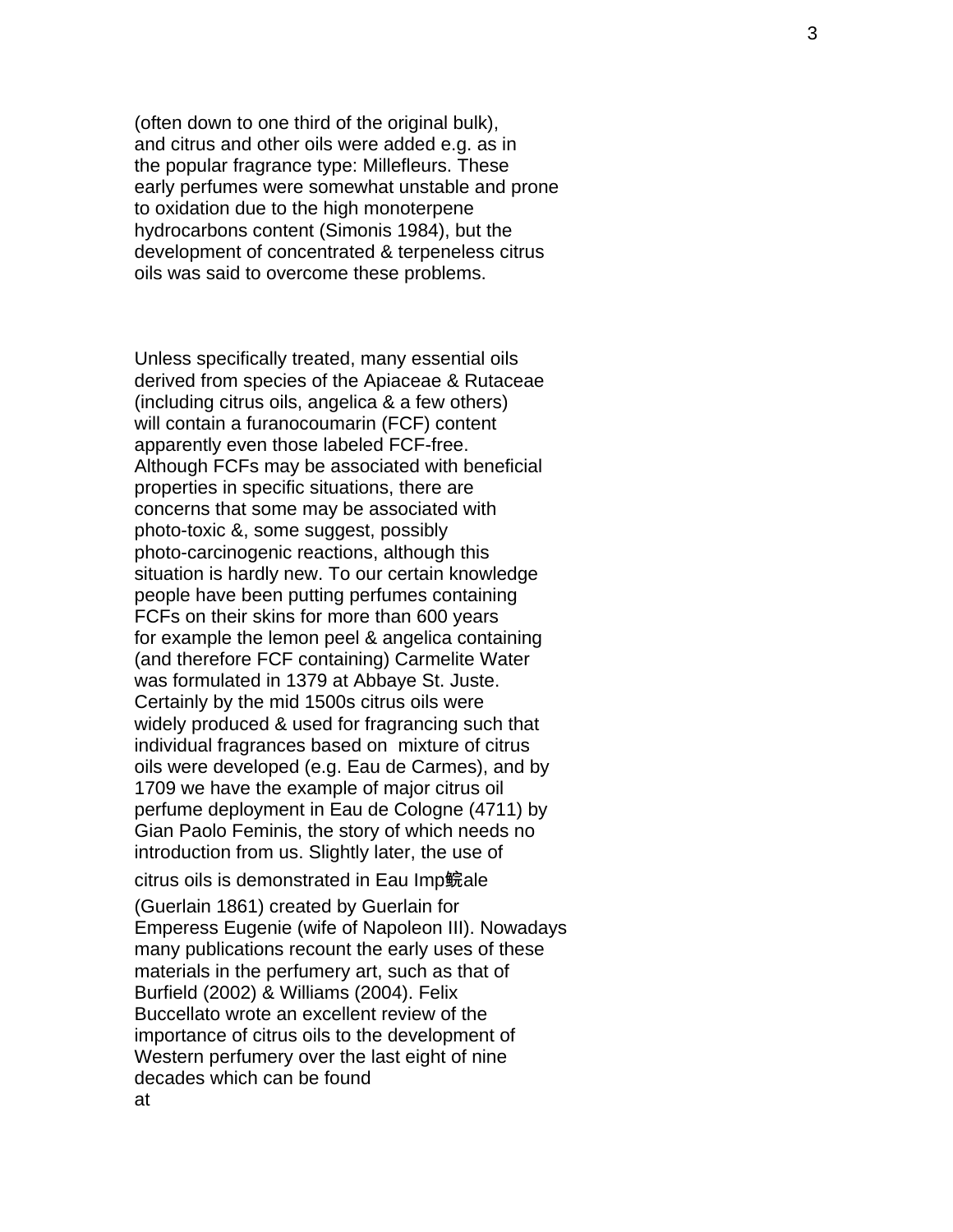<http://www.fmi.bz/citrus\_oils\_in\_perfumery.htm>http://www.fmi.bz/citrus\_oils\_in\_ perfumery.htm. Cropwatch attempted to put together what we commonly know about the FCF content of fragrance ingredients at <http://www.cropwatch.org/newslet3.htm>http://www.cropwatch.org/newslet3.htm.

3. The Regulators Plot Together.

According to IFRA's recent information letter (IL 722) of March 16th 2007, DG Entr. will ask the SCCP for an updated Opinion on whether 1ppm of the furanocoumarins psoralen, bergapten (5-methoxypsoralen or 5-MOP), xanthotoxin (8-methoxypsoralen or 8-MOP) and angelicin, determined either individually or in combination, is safe in cosmetics.

New and separate data for isopimpinellin (5,8-dimethoxypsoralen) & bergamottin, it is understood, is also being considered by the SCCP, but data for oxypeucedanin and epoxy-bergamottin is not being presented, apparently due to lack of test material of the appropriate purity (read this as the industry failing to cough-up enough of the appropriate purified samples for studies).

4. Sabine Lecrenier Reports to Cropwatch.

4.1 Lecrenier for the EU Cosmetics section reports in her 4th April 2007 letter to Cropwatch (attached), that the intention to restrict bergapten (5-MOP) and xanthotoxin (8-MOP), either individually or additively, to 1ppm in finished fragrances, even where naturally present, has already been decided. This is a breath-taking decision which will, for example, affect many suppliers & end-users of expressed, distilled and supposedly FCF-free citrus oils.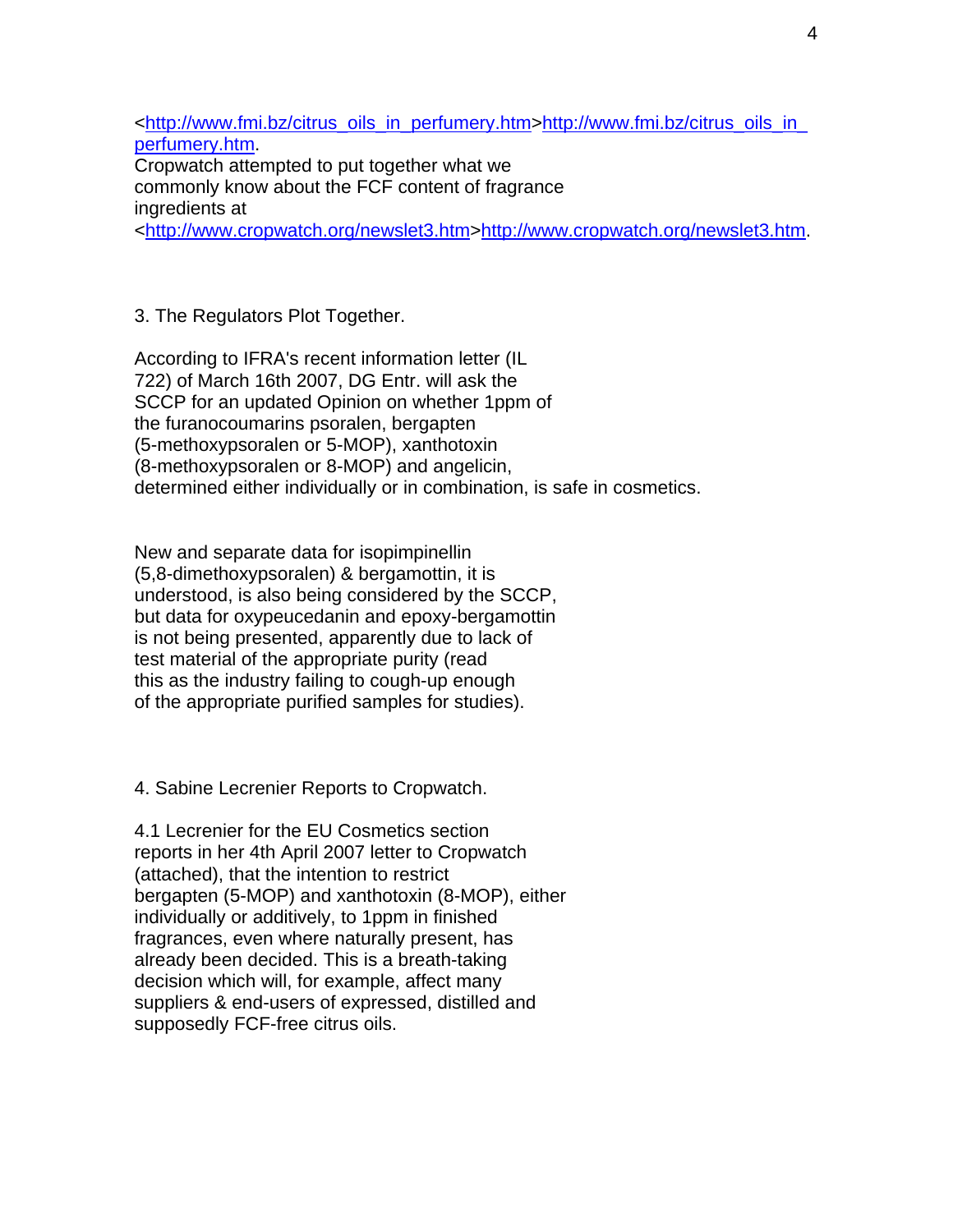4.2 Lecrenier also reports that the same remarks also apply to psoralen and angelicin, although:

 for angelicin, we may consider it differently in view of the results of the public consultation of the Committee on herbal medicinal products on this substance. I enclose the hyperlink to this consultation (http://www.emea.eu.int/pdfs/human/hmpc/31791306en.pdf) A new consultation of the scientific committee may thus be necessary.

[Cropwatch comments: This is surely clutching at straws the above cited report merely reflects on the lack of knowledge, understanding & studies in the photo-carcinogenic area, and on the situation wrt taking (daily) oral herbal preparation(s) containing FCFs which cannot be directly comparable to an occasional or a one-off dermal fragrance application containing FCFs].

4.3 Lecrenier also refers to new studies by part of the industry on isopimpinellin & bergamottin which are apparently being presented by April end 2007, although we are apparently not allowed to be party to them [the SCCNFP previously gave an Opinion (SCCNFP 0743/03) on bergamottin, which concluded there was insufficient data on photo-toxic potential to come to an opinion].

4.4 We are also informed by Lecrenier that oxypeucedanin & oxy-bergamottin are also to be banned unless Cropwatch or other organization can provide data indicating safe use by April end (2007).

5. Cropwatchs Reaction to Limiting FCFs in Cosmetics.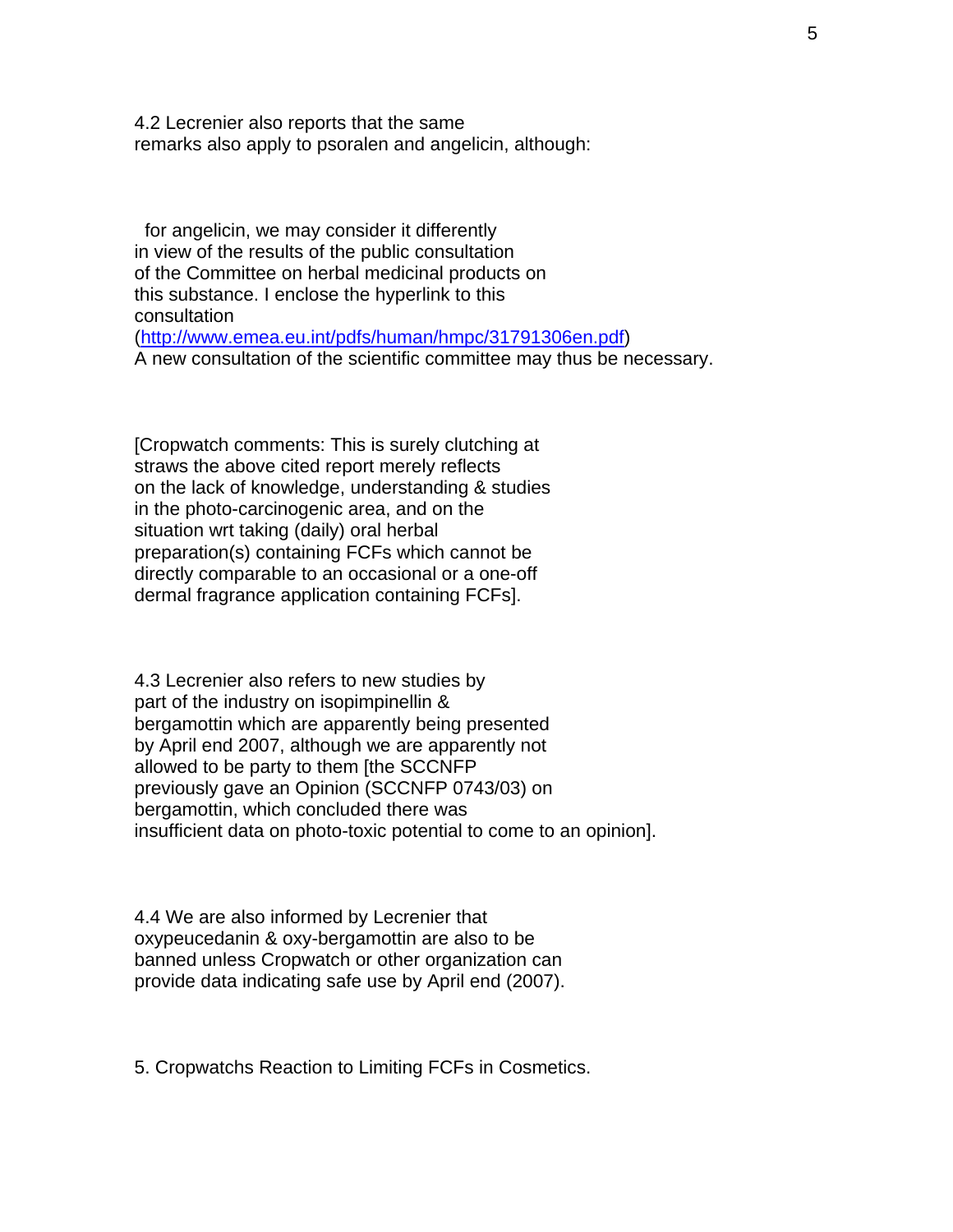The SCCP seems to apply different objectivity criteria in executing its various Opinions, presumably for undisclosed political reasons. The SCCP (2001) Opinion on FCFs was widely dismissed, amongst other things, for failing to distinguish the different properties of linear FCFs (xanthotoxin, psoralen etc.) from angular FCFs (e.g. angelicin). The further SCCP Opinion 0942/05 is a substandard & disappointing rag-bag of previous assumptions & presumptions, not universally endorsed by all workers in this area. (e.g. bergapten is probably carcinogenic (IARC 1987), an assumption not based on any robust evidence). One of the main features of the 0942/05 document is a listing of FCF occurrence in some (mainly citrus) products, but the data is not comprehensive over the total range of FCF-containing (citrus) ingredients available to perfumers i.e. does not cover the various mechanically prepared single expressed oils (pellatrice, sfumatrice, scorzella, machine process or whatever), the various concentrated (deterpenated) oils, terpeneless oils, sesquiterpeneless oils, solvent extracted oils, distilled oils etc. etc. Most importantly the Opinion is embarrassingly short of any actual proof whatsoever of in vivo human FCF photo-carcinogenicity. Further, its conclusions are at variance with those of other workers Chouroulinkov et al. (1989), Dubertret et al. (1990), EMEA (1990) etc. as pointed out previously by Cropwatch. No single case study of photo-carcinogenicity from the application of FCF containing oils e.g. expressed bergamot oil, has yet been identified (as many observers have pointed out in mails to Cropwatch). This SCCP Opinion therefore is rejected by Cropwatch as being not of a standard of evidence sufficient to support the restriction of FCFs to 1ppm in cosmetics.

Bear in mind also that a watershed for the precautionary principle approach has been reached over a previous SCCP Opinion on Tea Tree Oil (SCCP Opinion 08438/04) which predicted tea tree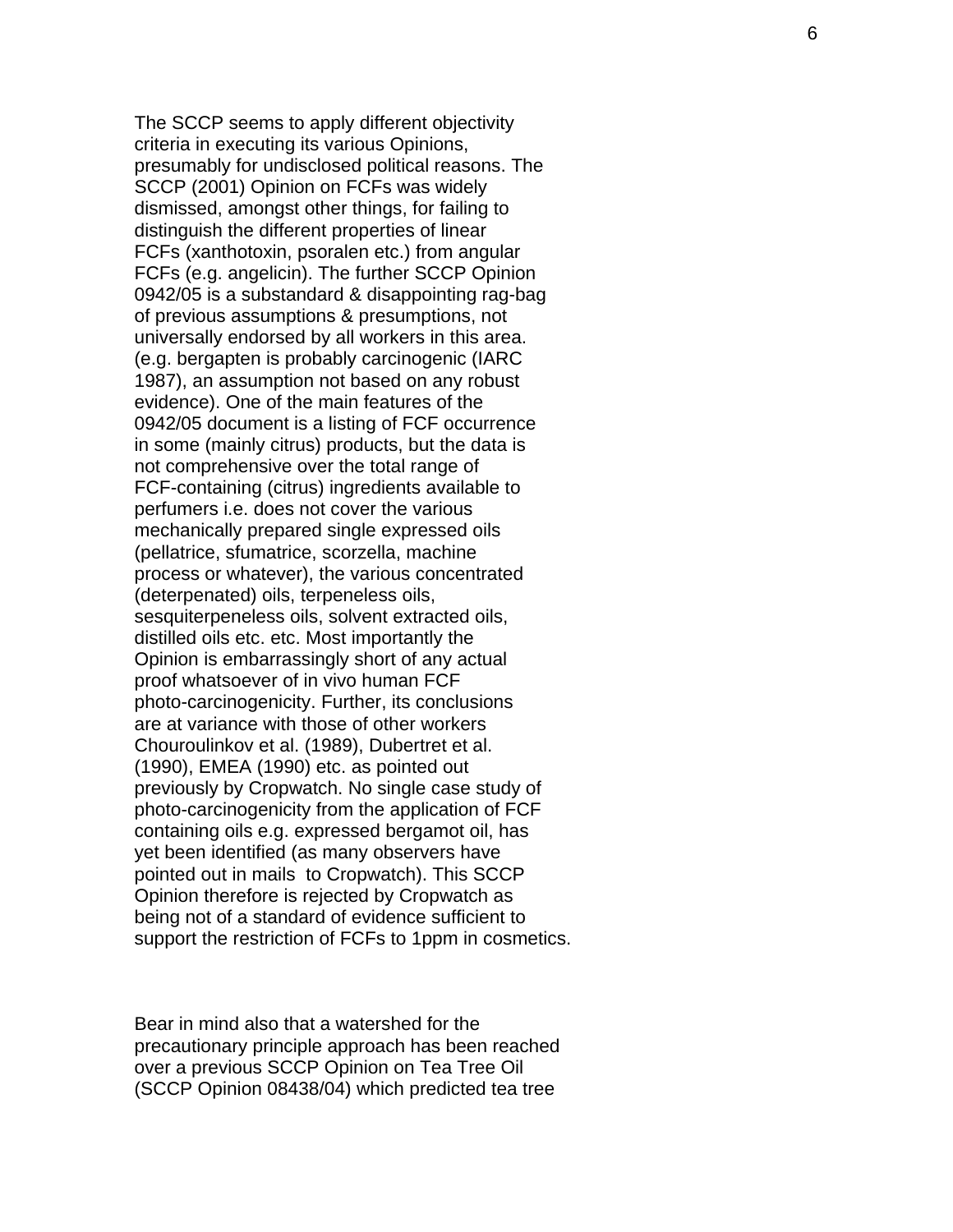oil was not safe in cosmetics now proven completely incorrect by an extensive analysis of end-user data. Having proven that this predictive methodology doesnt work, Ian White (Chairman of the` SCCP, and in Cropwatchs opinion, well overdue for replacement) has to halt these flawed SCCP Opinions right now, and a better, more reliable evaluation system for the toxicological assessment of fragrance ingredients has to be devised.

It is quite clear, too, that our supporters believe these measures are totally over the top. Bergamot oil for example has an almost ubiquitous use in fragrances (see below) so where are all the predicted adverse fragrance end user reactions? We havent actually got a citrus oil derived photo-chemical cancer epidemic on our hands - quite the opposite - we have a near zero reporting of adverse reactions from modern citrus/FCF-containing perfumes. Others supporters point out that a simple measure such as a labeling requirement would have sufficed instead of an unworkable 1ppm limit after all it works for thousands of clients receive aromatherapy body massages annually, where up to 2.5% of citrus oils in carrier oils are used. Clients are merely instructed to strictly avoid actinic light for the next 12-24 hours. There seems, therefore, no need to further undermine the natural aromatics sector in such a heavy-handed manner by banning crucial ingredients.

In conclusion, and although this may sound a little melodramatic, it is hard not to put these unsound regulatory decisions on furanocoumarins & their effects on the fragrance trade in the very strongest of condemnatory terms. On balance, we have to consider these decisions as to tantamount to regulatory philistinism, and we cannot dismiss them as anything less than a crime against the perfumery art.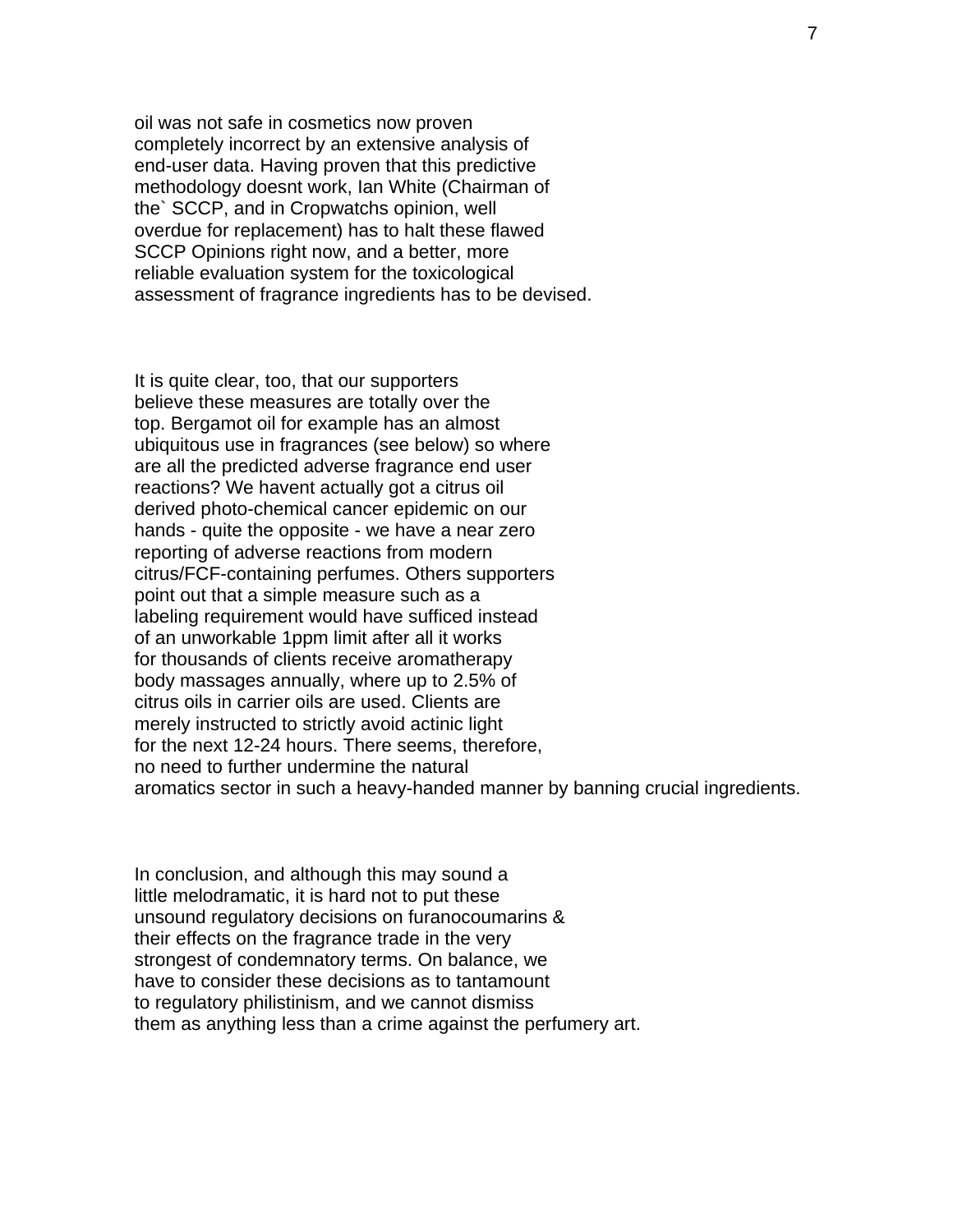6. Cropwatchs Position & Further Action on FCFs.

You will remember that Cropwatch had previously established (see <http://www.cropwatch.org/newslet3.htm>http://www.cropwatch.org/newslet3.htm) that many, if not most, perfumers are unaware of the FCF contents of their ingredients, and they are not helped by the ingredient (citrus oil) producers, who often do not know either. We also established that leading perfume chemists even argued about whether FCFs were steam distillable.

6.1 Cropwatch had previously pointed out to the Cosmetics Head of Unit in Brussels that removal of FCFs in citrus oils was not affordable technology for many small essential oil producers, and Cropwatch received the following concrete assurance on this matter from Sabine Lecrenier (written on 11th Dec 2007 for the EU Cosmetics Commission):

Lastly regarding furocoumarins, no decision has been taken at this stage regarding the implementation of the SCCP opinion 0942/05. My services are still considering the matter taking into account your remarks and we will keep you informed regarding developments. Furthermore, if a restrictive measure would be envisaged, a public consultation, via our website, on economic impact would need to be carried out. that because of this threat of financial discrimination, the measure to limit FCFs would not go through.

We are unaware, or perhaps may have missed the notification of any public consultation on this issue (?), but the sequence of events since Lecrenier's mail had not particularly convinced us that this assurance on the grounds of financial discrimination was going to hold up. Furthermore, there is no mention of this public consultation eventuality in Lecreniers letter to Cropwatch of 4th April 2007.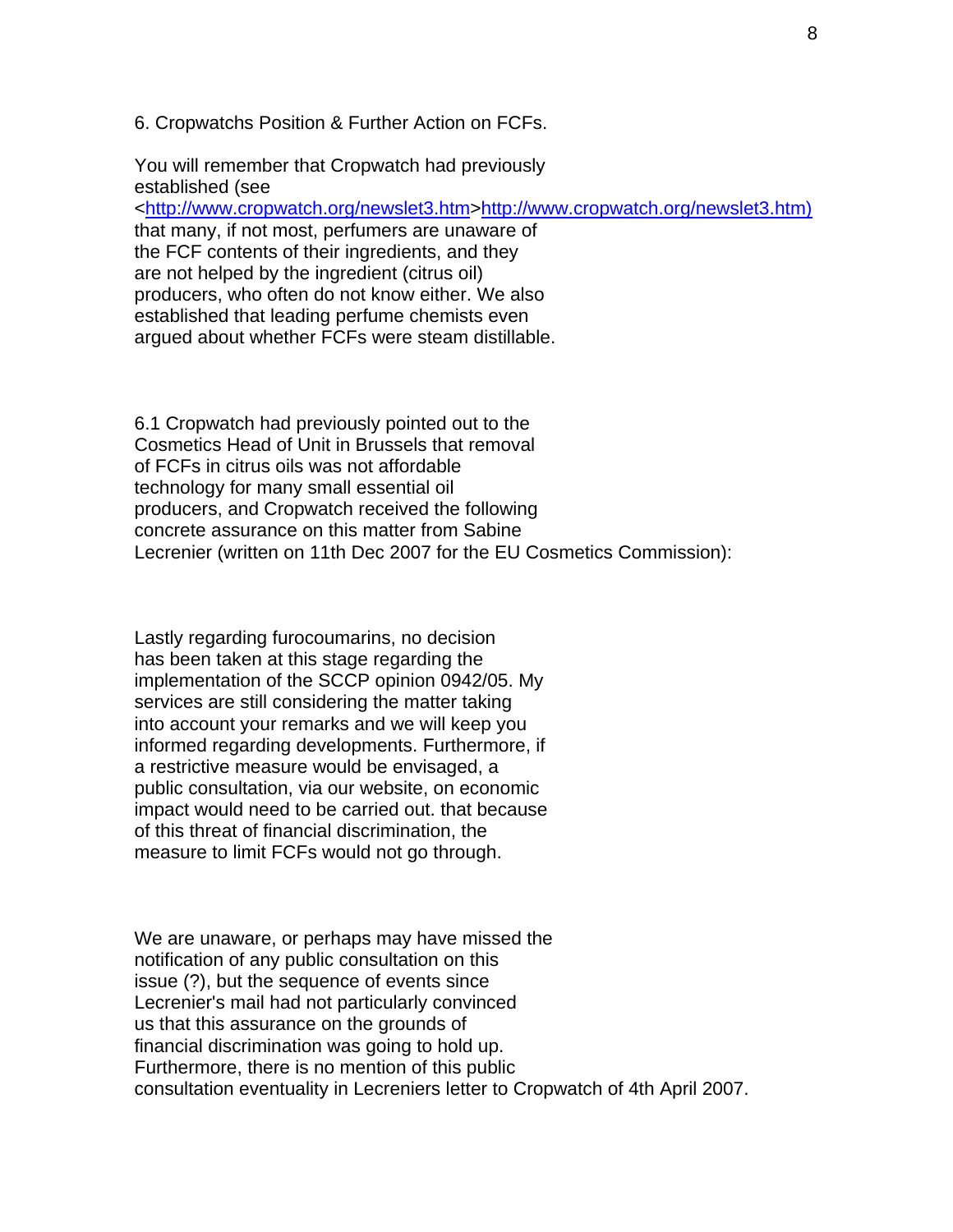6.2 Further Action. Cropwatch has recently written to a number of leading citrus oil producers and end-users and will be meeting with a number of these over the coming weeks. It appears that the reported EFFA position (that manufacturers will be able to produce FCF free oils to the required limits) is an option only open to the economically privileged producers, and can be safely dismissed as not being a universally applicable solution. Cropwatch will be supporting those producers who cannot afford the technology to produce FCF-free oils to the standard demanded, and has written to the FAO and the WHO to ask if financial assistance for citrus producers will be available for those producers who are potentially economically discriminated against by this particular EU policy. We will be looking to see what further action is possible against these unfair prospects.

7. The Importance of Citrus Ingredients to Perfumery: Spelling It Out.

Frerot & Decorzant (2004) of Firmenich somehow predicted in advance that the EU would limit FCFs to 1ppm (how did they know this was going to happen? we were sold a different story), and presented a published paper quantifying FCFs in citrus products using sophisticated analytical technology that many small citrus producers are unable to afford - HPLC coupled with UV, fluorescence, and mass detection. Sure enough, the SCCP Opinion 0942/05 then conveniently cites the Frerot & Decorzant (2004) paper as the way to assess FCFs in essential oils. Cropwatch, with its watchdogs hat on, is extremely worried that this is yet another example of an emerging discriminatory technical divide between the corporate dinosaurs and small producers, and the situation might involve collusion between big business and EU lawyers to suit their individual positions. This eventuality, of course, would be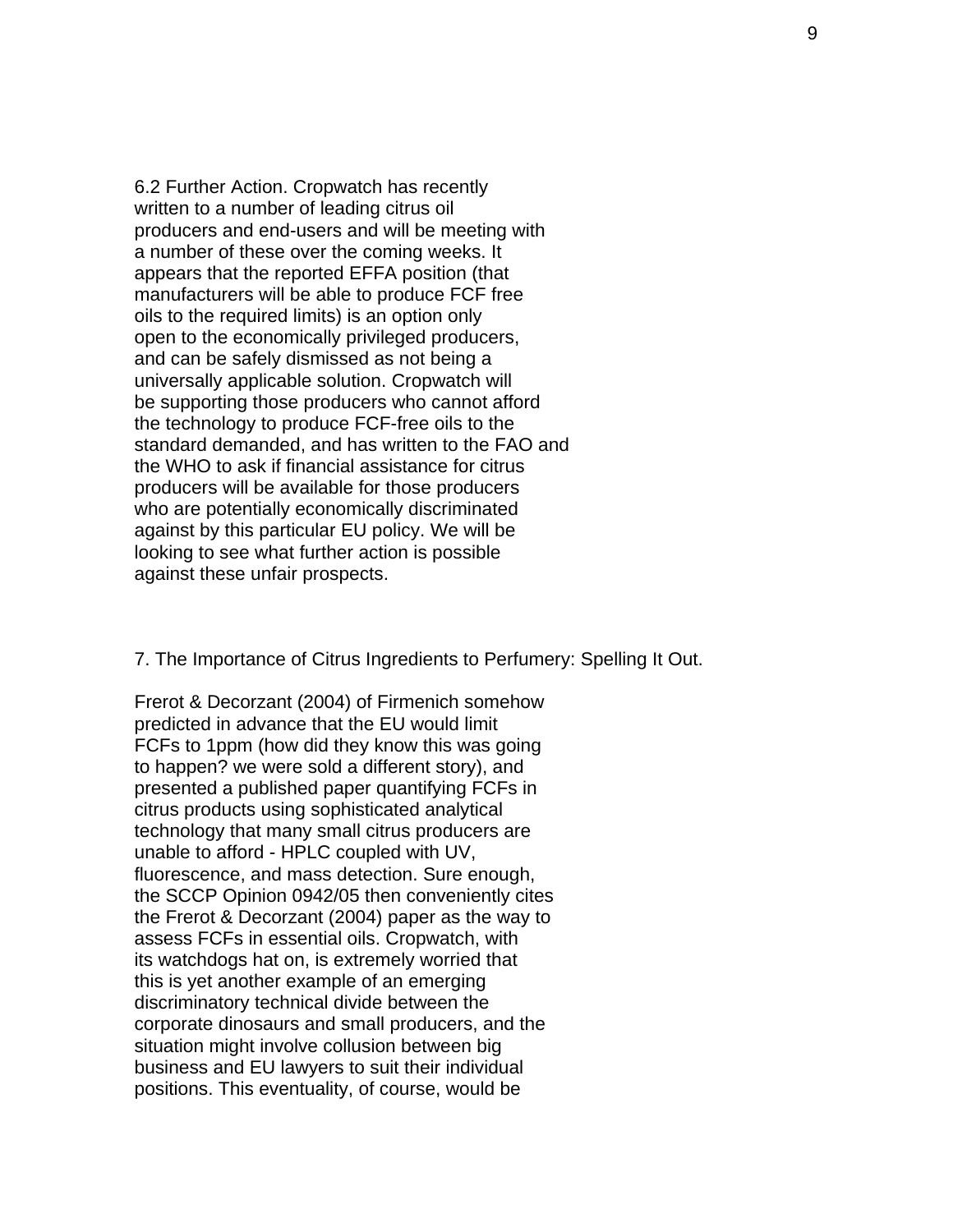working against the interests of free competition & trading within the EU.

Meanwhile here are some brief notes & indications on how absolutely vital citrus ingredients are to perfumery (N.B. this is not an exhaustive FCF containing ingredients list see <http://www.cropwatch.org/newslet3.htm>http://www.cropwatch.org/newslet3.htm for a more comprehensive account).

7.1 Bergamot Oil. According to the SCCNFP 07403/05, bergamot oil type & origin not specified - contains 2.2% bergamottin, but is also notorious` for its bergapten content (0.3% within a total FCF content of 3.0%: ref Forlott, unpublished data). Bergamot oil also contains bergaptol.

Suppose for a moment that bergamot oil might be effectively banned as a perfumery ingredient, as currently seems more than possible. Bergamot oil has both a citrus & herbaceous character and mixes seamlessly with the palette of citrus oils and many herbaceous notes especially lavender & basil, making it particularly useful in masculine fragrances. It is also is useful in fresh top note accords in floral fragrances. It also mixes well with mossy and ambery notes, and because it has this herbal dimension to its character, it is the cornerstone of the eau de cologne & chypre perfumes. Its place in perfumery is unique. Its employment in male fragrances is virtually ubiquitous and represents a lot of the fresh fragrance character - examples CK One (Calvin Klein 1994), Cool Water (Davidoff 1988), Eau Savage (Dior 1966), and in female fragrances it is also virtually ubiquitous as part of top note accords e.g. Chanel 19 (Chanel 1970), Anais-anais (Cacharel 1979), Rive-Gauche (Y. Saint-Laurent 1971), Obsession (Calvin Klein 1985). Bergamot oil is also of course used to flavour Earl Gray tea but no doubt suitable reasons will appear to prevent this flavoured beverage from being banned. However, in perfumery, bergamot oil is not capable of being replaced.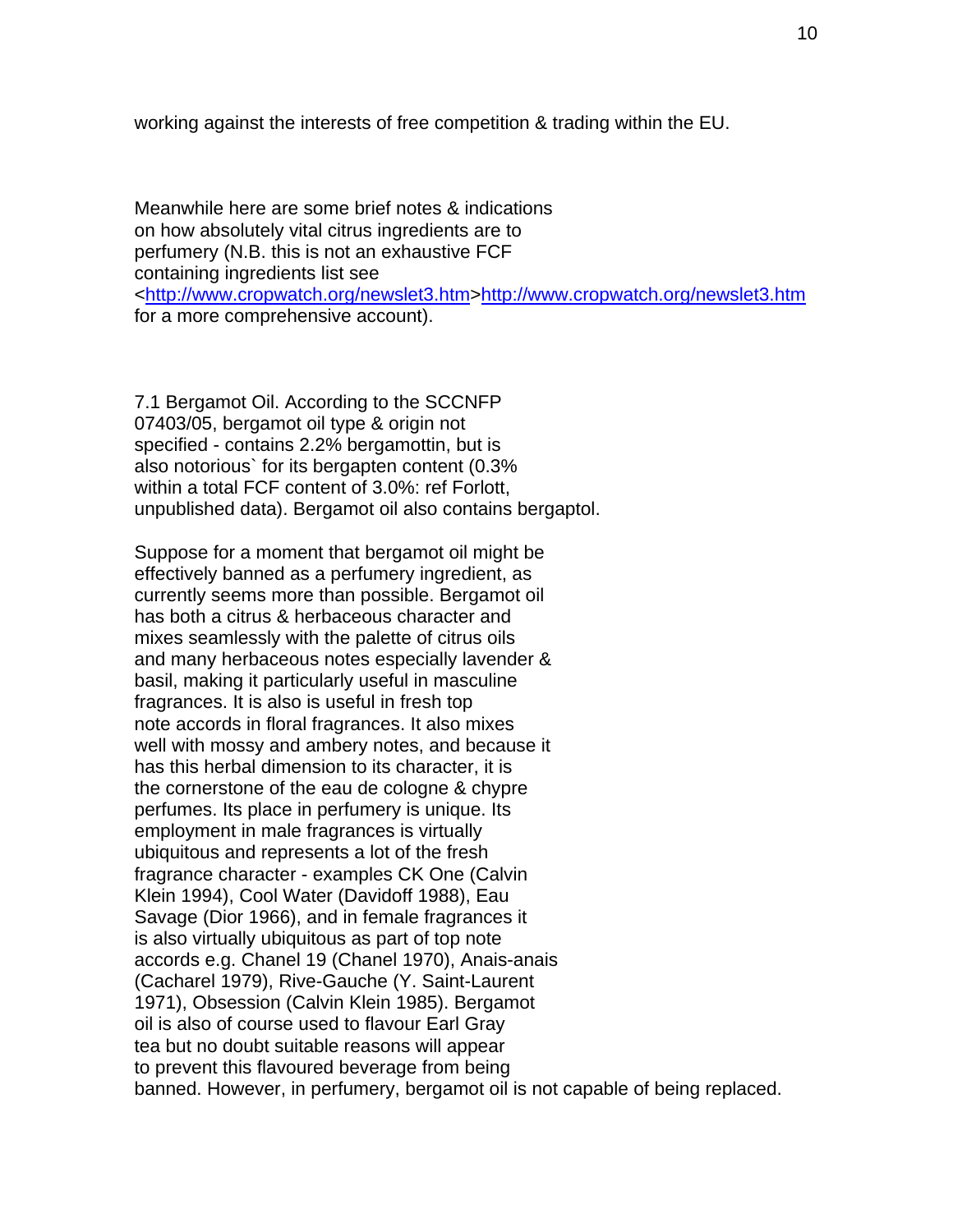7.2 Bitter Orange oils. Contain large amounts of oxypeucedanin (Naganuma et al. 1985). The main application for bitter orange oil is in eau de colognes where it imparts a sharp freshness to the citrus cologne character, and generally in citrus accords, for the same sort of effect on the top-notes of fragrances.

7.3 Lemon oils. Cold-pressed lemon oils vary widely in their FCF content. Naganuma et al. (1985) principally found begapten (range 4 to 87 ppm) & oxypeucedanin (range 26 to 728ppm) to be responsible for the photo-toxicity, indicating that the phototoxic potential of oxypeucedanin being a quarter of that of bergapten. Whereas bergamot oil has a middle & top note presence, lemon oil is a wonderful fresh top-note material used widely in mens fragrances e.g. Paco (Paco Robanne 1996), Kenzo pour Homme (Kenzo 1991), often in combination with other citrus oils (such as bergamot, lime & mandarin). Lemon oil is also used in womens fragrances; it is widely used for its supremely fresh natural character in personal care & toiletry products, particularly in foam baths, shower gels & shampoos.

7.4 Lime oils. According to the SCCNFP cold pressed lime oil type & origin not specified contains 2.5% bergamottin. However Naganuma et al. (1985) indicate oxypeucedanin as the principle FCF. Minor FCFs such as oxypeucedaninyl acetals in Key Lime type A or oxypeucedanin methanolate are still in the process of being characterised in processed oils (Feger et al. 2006). Lime oil expressed can be used in perfumery to add notes to eau de cologne, straight citrus blends for foam baths etc., washing up liquid perfumes, mens fragrances, although washing up liquid and foam fragrances can often be constructed with distilled lime oil. For example Tommy (T. Hilfinger 1995) contains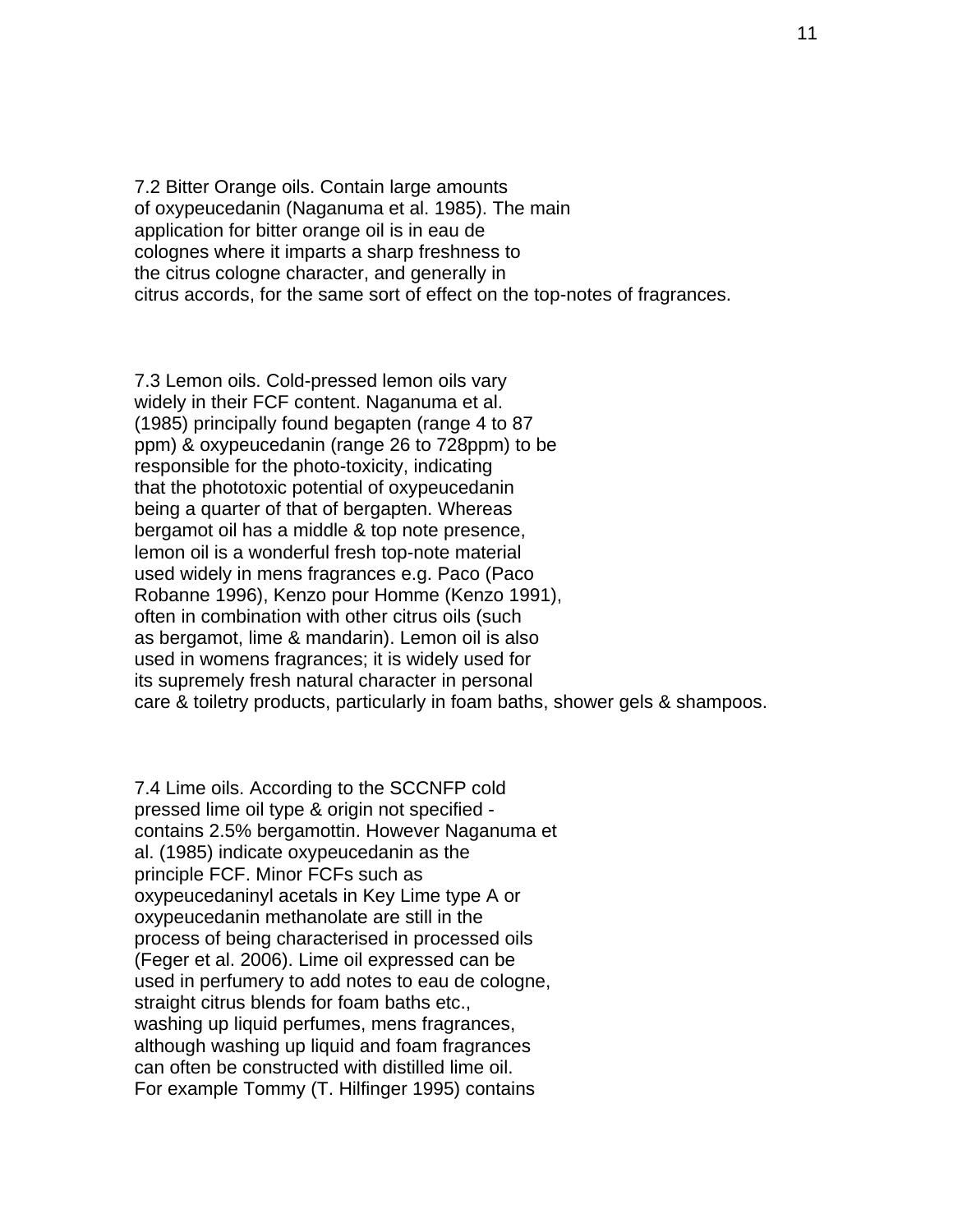bergamot, lemon, lime, mandarin & grapefruit, and Eau de Patou (J. Patou) contains lemon & lime as well as bergamot & mandarin in its fresh citrus complex. Lime oil blends well with other citrus oils particularly bergamot and lemon, also with lavender and aromatic herbal notes such as armoise and as such is used frequently in mens fragrances. Lime is usually used in its cheaper forms (lime terpenes, lime oil washed q.v.) in toiletries and household fragrances. Lime oil in not often used now in soap & detergent perfumery because of its poor stability and has been superceded by fragrance chemicals with lime odour profiles such as dihydromyrcenol (Burfield 2007).

7.5 Grapefruit oils. Cold pressed white grapefruit oils contain up to 1.5% FCFs (mainly) including bergamottin. Some varieties of Sweetie grapefruit oils also contain FCFs. White grapefruit oils have a number of small applications in perfumery, including uses in male fine fragrances for citrus theme top notes and generally minor application in citrus cocktail perfumes, although since it has been ten to fifteen times more expensive than orange oil in recent years, these uses have been restricted. The cheaper Sweetie Grapefruit oils have been used by some perfumers as a substitute for white grapefruit oils, but annual production volumes are limited (Burfield 2007).

7.5 Mandarin oils. Cold-pressed mandarin oil contains 250 ppm bergapten: IFRA. Mandarin oils are used in perfumery for top notes in fine female fragrances, and in large amounts in male fragrances to produce fresh notes, particularly in combination with woody accords e.g., Dune for Men (Dior 1998), Freedom for Men (Hilfiger 1999). Terpeneless mandarin oil was especially prized in perfumery for its aldehydic notes, but nowadays is an extremely expensive perfumery material (and probably virtually unusable because of the new restrictions on methyl-N-methyl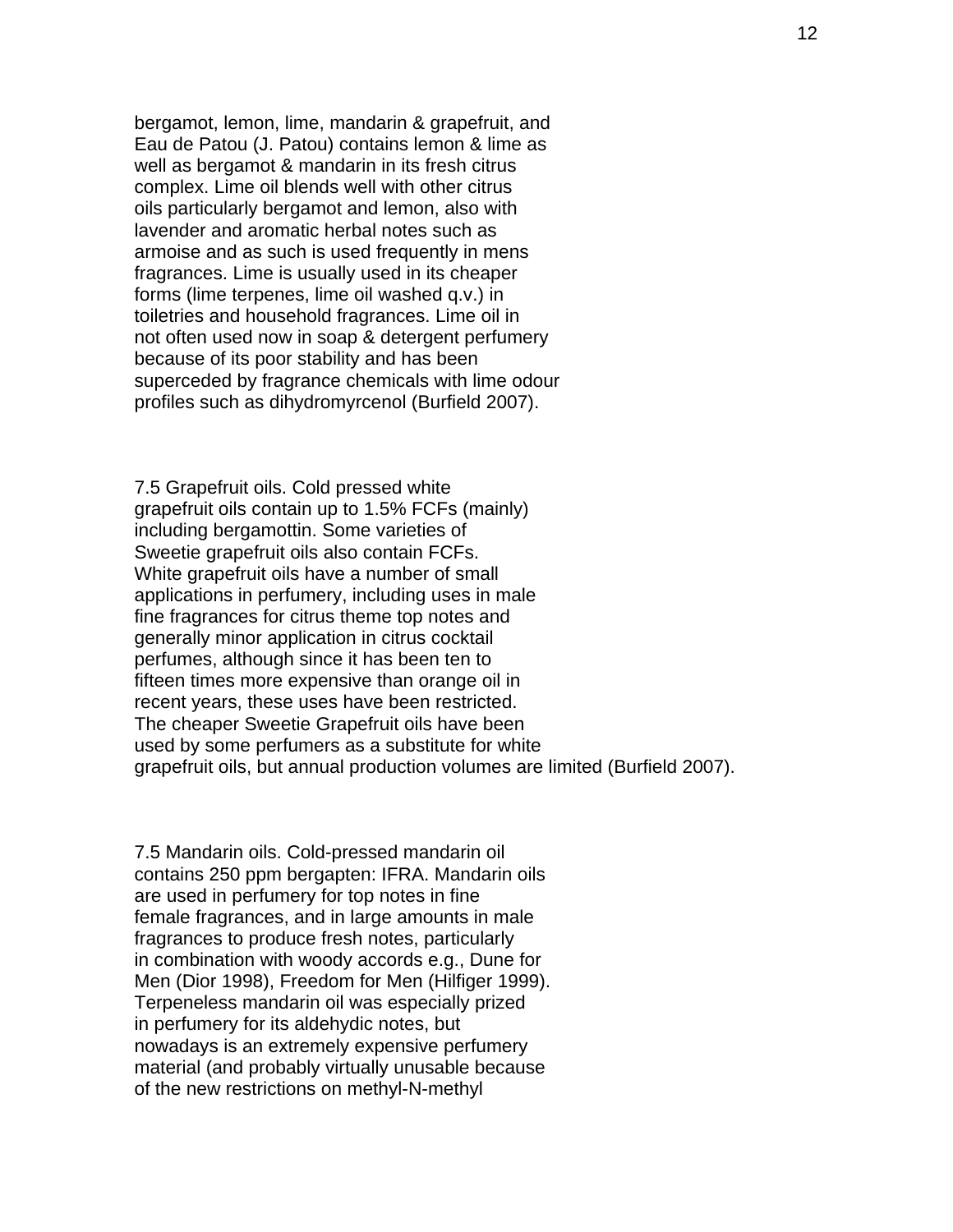anthranilate). In flavours it has considerable usage, especially in liqueurs, chocolate and baked products. Italian mandarin oils are made from fruits of varying ripeness giving rise to 3 basic oils: green, yellow, and red, but Argentinean mandarin oil is only made from ripe fruit, and so is reddish-orange (Burfield 2007).

7.6 Tangerine oils. Cold-pressed tangerine oil contains 50ppm bergaptene (IFRA). Perfumery uses are as for mandarin oil in any case, many unscrupulous traders pass one off as the other to non-discerning customers.

7.7 Angelica oils. Academic studies of lab prepared root oils of Angelica archangelica L. ssp. archangelica var. sativa (Miller) Rikli reveal the presence of the angular furanocoumarins angelicin & archangelicin, as well as lesser amounts of linear furanocoumarins. Solvent extracts (often passed off as essential oils) contain angelicin, bergaptene, imperatorin, oxypeucedanin hydrate, xanthotoxin and xanthotoxol. However, overall evidence for (any) FCF content in commercial angelica root oil qualities from various species & origins is conflicting (see

<http://www.cropwatch.org/newslet3.htm>http://www.cropwatch.org/newslet3.htm).

Angelica qualities (root or seed oils of various geographic origins & species, solvent or CO2 extracts, absolutes etc.) are not widely used in perfumery, and their power is such that when they are employed, they are generally present at relatively low levels e.g. 0.1%, rarely more. However angelica oil has been used to good effect in chypres to enhance spicy peppery accords; and it also finds some uses in masculine fougeres. Angelica oil blends well with many aromatic raw materials woody including patchouli, vetivert and clary sage, and many workers consider that this property is, in part, due to synergistic effects imparted by the macrocyclic lactones (Burfield 2007).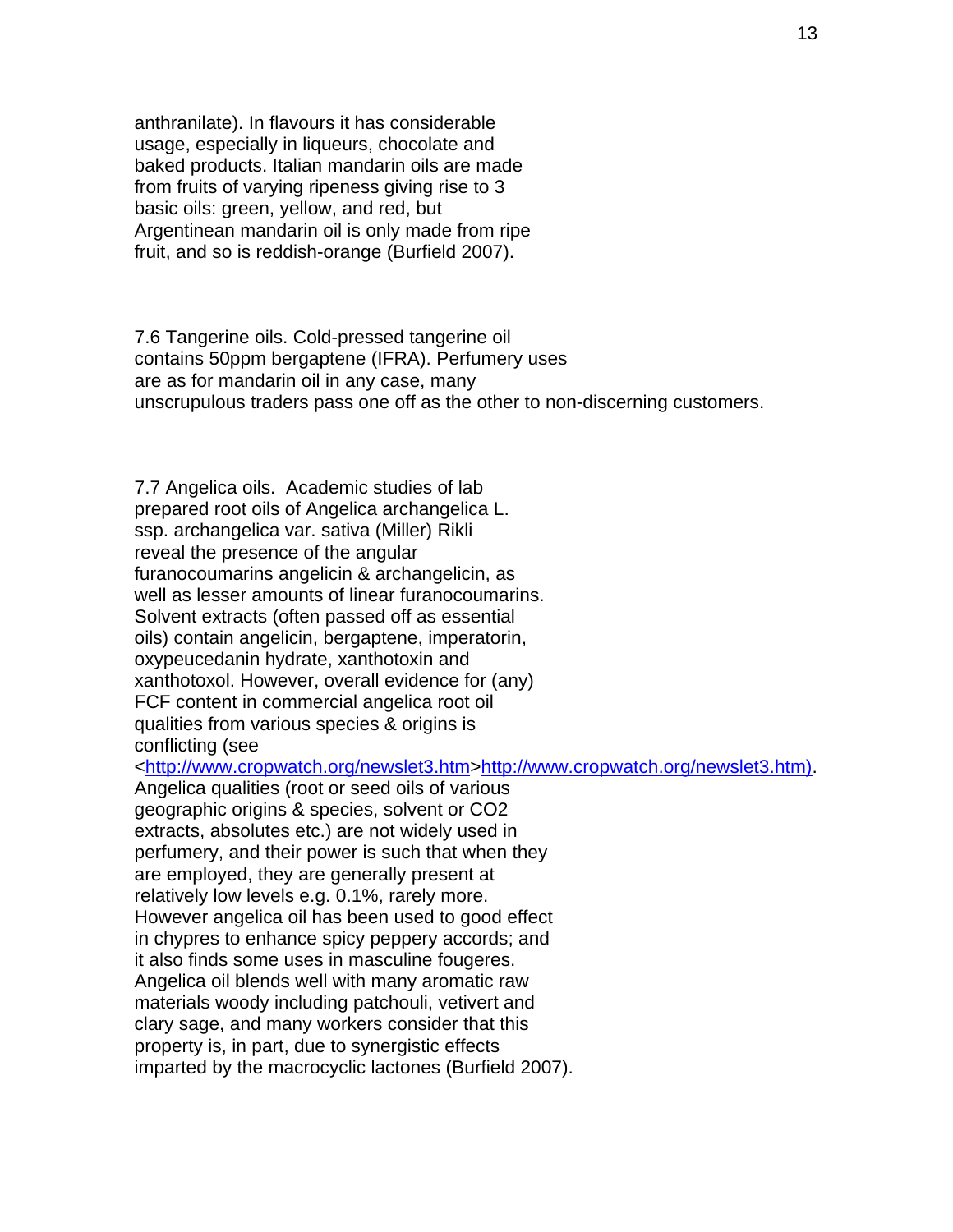## 8. IFRAs Position on FCFs.

Reading between the lines, IFRA do not seem to appear to know quite what to do about FCF containing perfumery ingredients, and they have warned their members in Information Letter IL 772, that several (presumably, largely citrus) materials may eventually disappear from cosmetics / perfumery usage. Many of us aromaphiles have little sympathy for IFRA's position, especially after the Prance Internet article which seemingly revealed IFRAs true colours, confirming IFRAs support for synthetics over naturals, an article which was subsequently rather hastily withdrawn (for references see Cropwatch Newsletter March 2007). After being tarred with an anti-naturals reputation, IFRA now appear anxious not be seen as responsible for this current demise, and appears to be engaging in a blame-shifting exercise by suggesting a pow-wow between (citrus) producers and end-users as a way of deciding a strategy for the FCF situation. But many of you will remember that it was the IFRA organisation that got us into this situation in the first place, by introducing a Standard imposing a 15ppm limit on FCFs in finished perfumes on 1st Dec 1996 (which few cosmetic/fragrance companies seem to either been aware of, or have subsequently adhered to).

## 9. The Campaign for Real Perfume is launched.

In a world where the perfume industry is now run by regulatory affairs managers and lawyers, feeding off the results of dermatologists & toxicologists, and the trade media dances to the tunes of the regulators, how can the perfume consumers demand non-synthetic perfumes and avoid all the disappointing regulatory-conformist remakes of established conventional perfumes (for example Guerlains reformulation of Mitsouko, first minus the nitro-musks and now, more devastatingly, minus the oakmoss).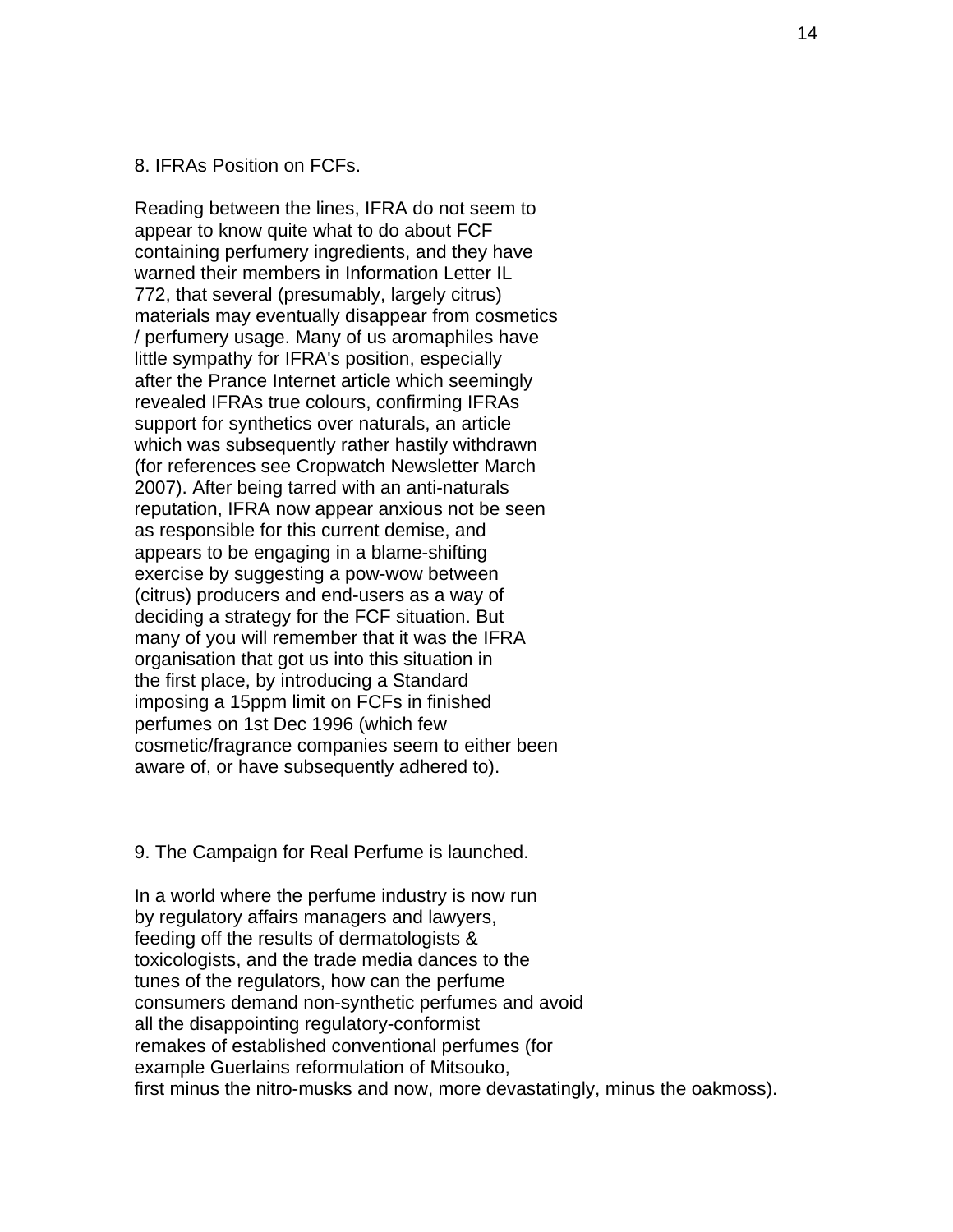We have to remember that some of us have been here before. In the UK, the worlds most popular beverage (beer) was under threat from the big brewers set to maximize profits by producing a bland processed product designed to keep for weeks in a pubs & clubs setting, stored in metal kegs, and dispensed under pressure with carbon dioxide. The Campaign for Real Ale was launched in the 1970s and proved successful in convincing the public that real traditional cask-conditioned ale, kept in cool cellars, and dispensed by beer-engines mechanically hand-pumped by publicans was the superior form of beer.

It is not an inconceivable step to imagine that this same rationale could be applied to perfumes, as a result of consumer back-lash, so that perfume should be composed of wholly natural ingredients (natural perfumes), or a mixture of naturals and synthetics (conventional perfumes). Natural ingredients should not be discriminated against by legislators who are over-represented & over-influenced by career toxicologists, dermatologists and regulatory affairs managers, nor should we have a situation where legislators have the continuity of their own careers uppermost in their minds when rubber-stamping precautionary principle-based health & safety legislation which has neither been tested nor statistically proven at the user-end.

These steps would enable us to get back to producing & marketing crafted real perfumes. Please help by contacting Cropwatch at <mailto:info@cropwatch.org>info@cropwatch.org

References.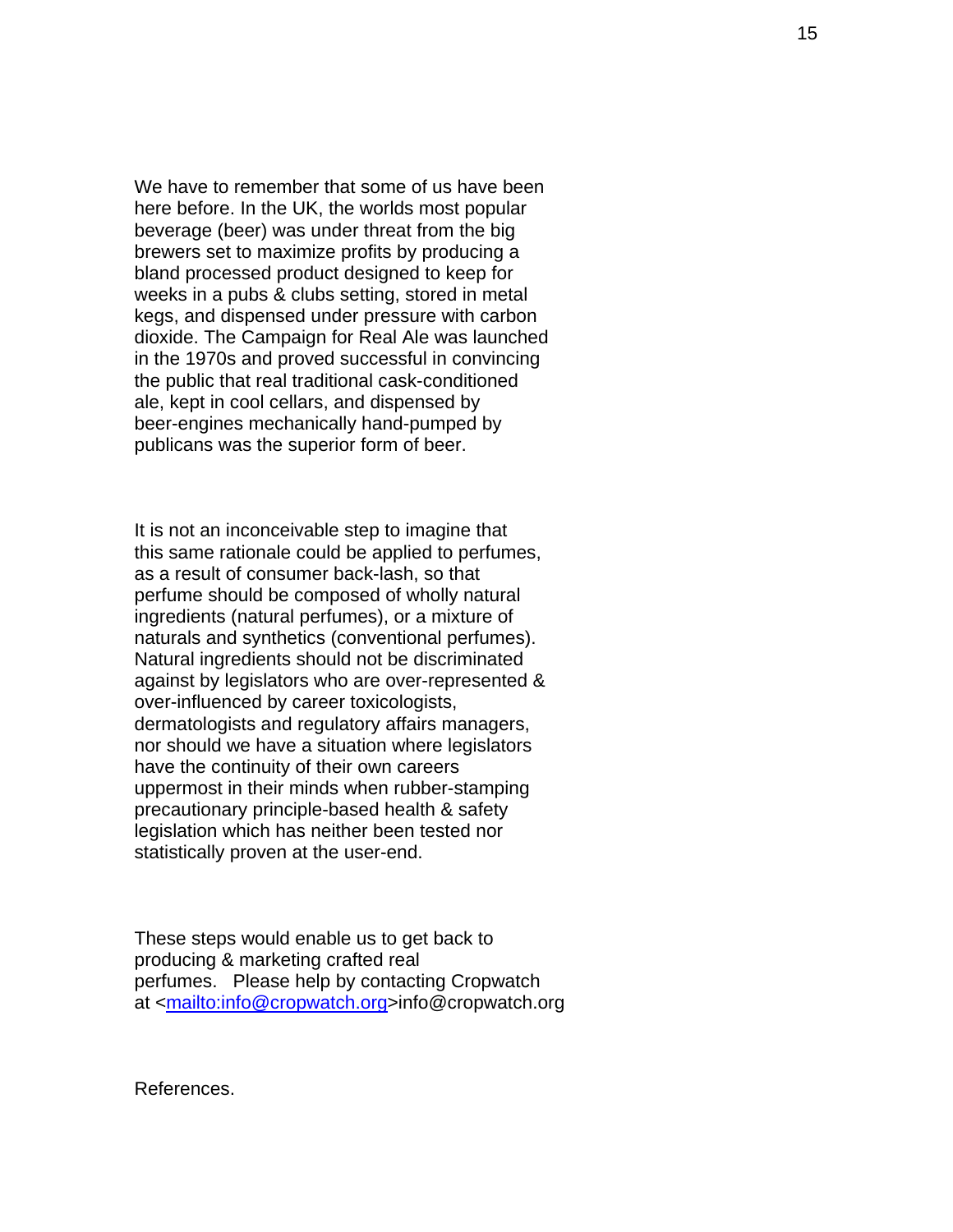Burfield T. (2002) Natural Perfumery Module 1. AIA UK private publication.

Burfield T. (2007) Natural Aromatics Odours & Origins edn 2. AIA private publication. 2007.

 $\leq$ ?xml:namespace prefix = st2 ns = "urn:schemas:contacts" />Chouroulinkov I., Lasne C. & Nguyen-Ba (1989) Study with 5-MOP, bergamot & Bergasol in mouse skin carcinogenicity tests. In Psoralens: Past, Present & Future of Photochemoprotection & other biological activities. Eds: T.B. Fitzpatrick, F. Forlot, M.A. Pathak & F. Urbach pp345-355. John Libby Eurotext. Paris.

Dubertret L., Serraf-Tircazes D., Jeanmougin M., Morliere P., Averbeck D. & Young A.R. (1990) Phototoxic properties of perfumes containing bergamot oil on human skin. Photoprotective effect of UVA and UVA substances. J. Photochem. Photobiol. B: Biology. 7, 251-259.

Feger W, Brandauer H, Gabris P, Ziegler H. (2006) "Nonvolatiles of commercial lime and grapefruit oils separated by high-speed countercurrent chromatography." J Agric Food Chem. 22. 54(6), 2242-52.

Frerot E & Decorzant E. (2004) Quantification of total furocoumarins in citrus oils by HPLC coupled with UV, fluorescence, and mass detection. J Agric Food Chem. 17, 52(23), 6879-86.

IARC (1987) Monographs on the Evaluation of Carcinogenic Risks to Humans. 5- Methoxypsoralen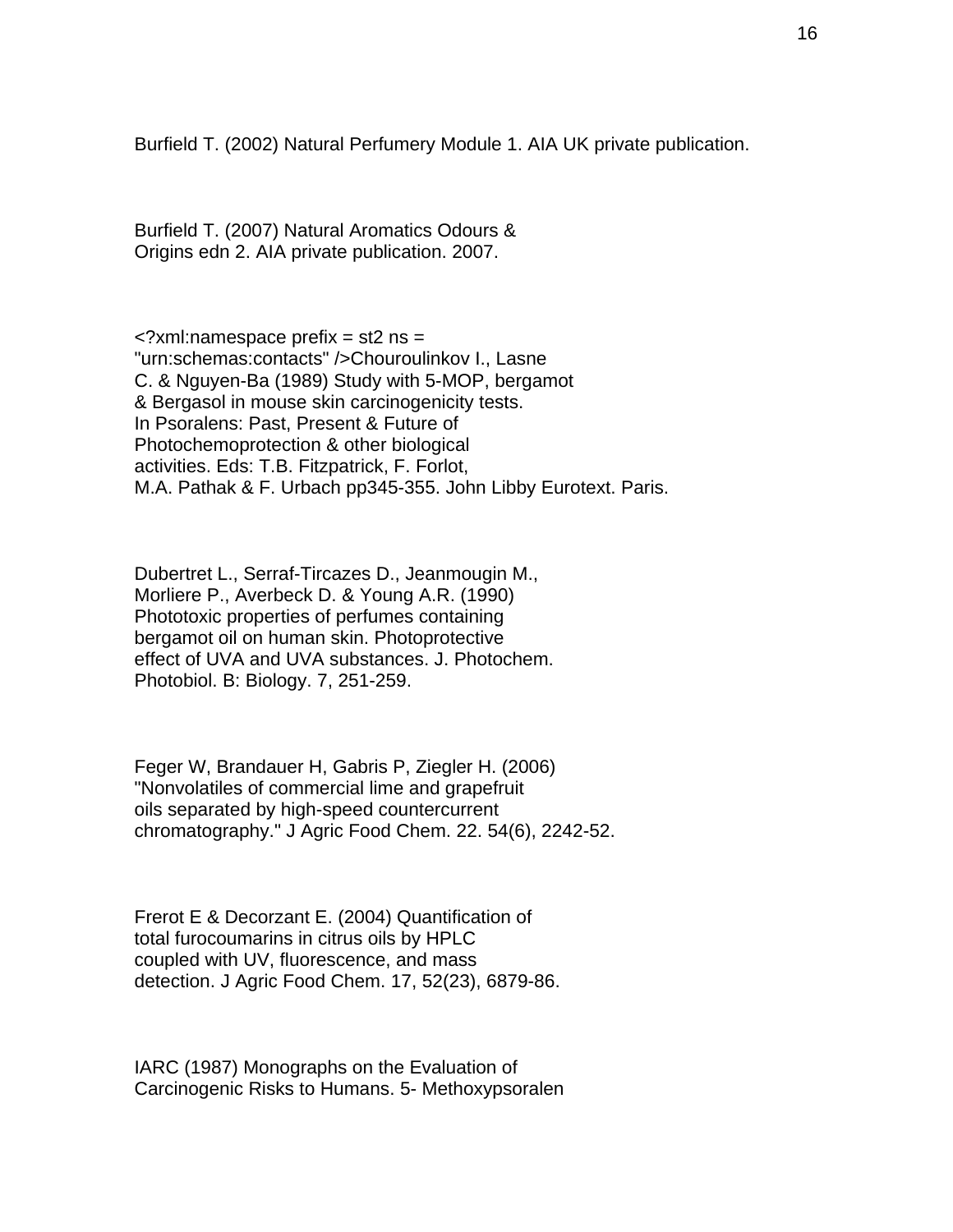and 8-Methoxypsoralen plus ultraviolet irradiation. Suppl 7, 242-245, 1987.

Naganuma M., Hirose S., Nakayama1 Y., Nakajima K. & Someya T. (1985) "A study of the phototoxicity of lemon oil" Archives of Derm. Res. 278, 1, 31-36.

Simonis, Cynthia Clare (1984) Eau de Cologne Past & Present Dragoco Report 4, p113- 121

Williams D.G. (2004) Perfumes of Yesterday Micelle Press, Weymouth 2004.

Other News: the 42nd IFRA Amendment (the 40th IFRA Amendment Revisited).

Details of the 42nd IFRA Amendment (- a continuation of the immensely complex IFRA 40th Amendment) can be found at <http://www.perfumerflavorist.com/news/6789072.html>http://www.perfumerflavori st.com/news/6789072.html. Although the Cropwatch petition against the 40th IFRA Amendment is, of course, unacknowledged (but now appears with 872 signatories see <http://www.ipetitions.com/petition/ifra40/>http://www.ipetitions.com/petition/ifra40/ ), it appears that Cropwatch might have won a point for small businesses (SMEs). This is because there are some concessions announced on timings for implementation of this exceedingly complex and unnecessary piece of technical hyperbureacracy (the QRA system). Cropwatch doesnt necessarily see this concession as advantageous for all SMEs since it basically draws attention to the fact that SME's might be unable to presently achieve the industry norms (i.e. adherence to the 40th Amendment) and this aspect of apparent uncompetitiveness against